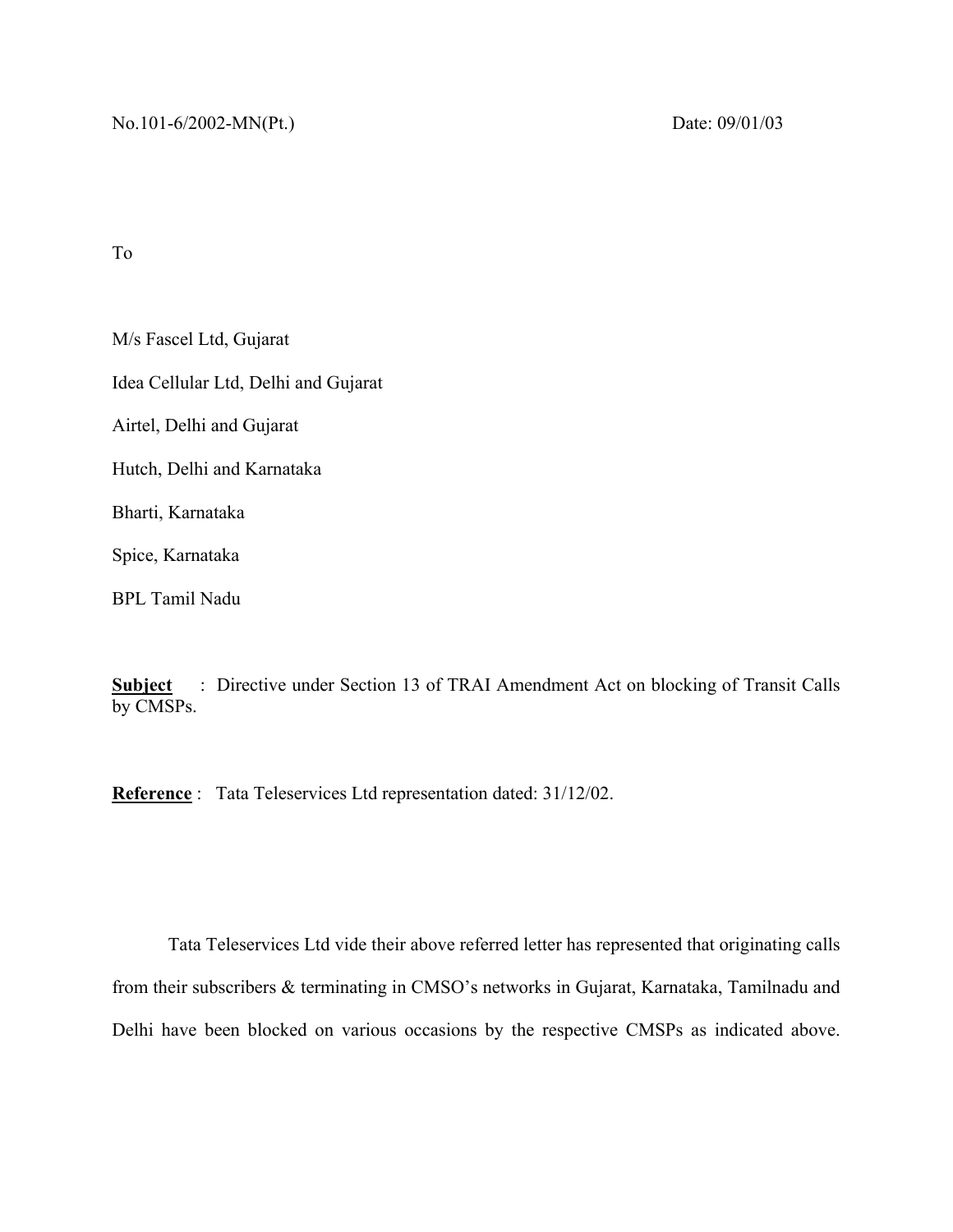These calls are transited through BSNL/MTNL's PSTN. No reason has been furnished to M/s Tata Teleservices for such blockings.

2. As per clause 27.5 of Cellular Services License Agreement it is mandatory for cellular mobile service providers to provide interconnection to all other telecom service providers, for smooth flow of traffic & to meet the Quality of Service norms end to end, as well as on the interconnection link. Thus selective blocking of calls, as reported, is highly objectionable  $\&$  is violative of the licence agreement as well as the Regulations relating to Interconnection & QOS, issued by the Authority from time to time.

 To ensure the compliance to license terms and conditions and to protect consumers interest as per clauses  $11(1)(b)(I) \& (v)$  of TRAI (Amendment) Act 2000, the Authority hereby directs you under Section 13 of TRAI Amendment Act 2000 to ensure completion of calls originating in Tata Tele Service`s network & terminating in your network, with immediate effect. Compliance may be reported within three days of issue of this directive.

This issues with the approval of the Authority.